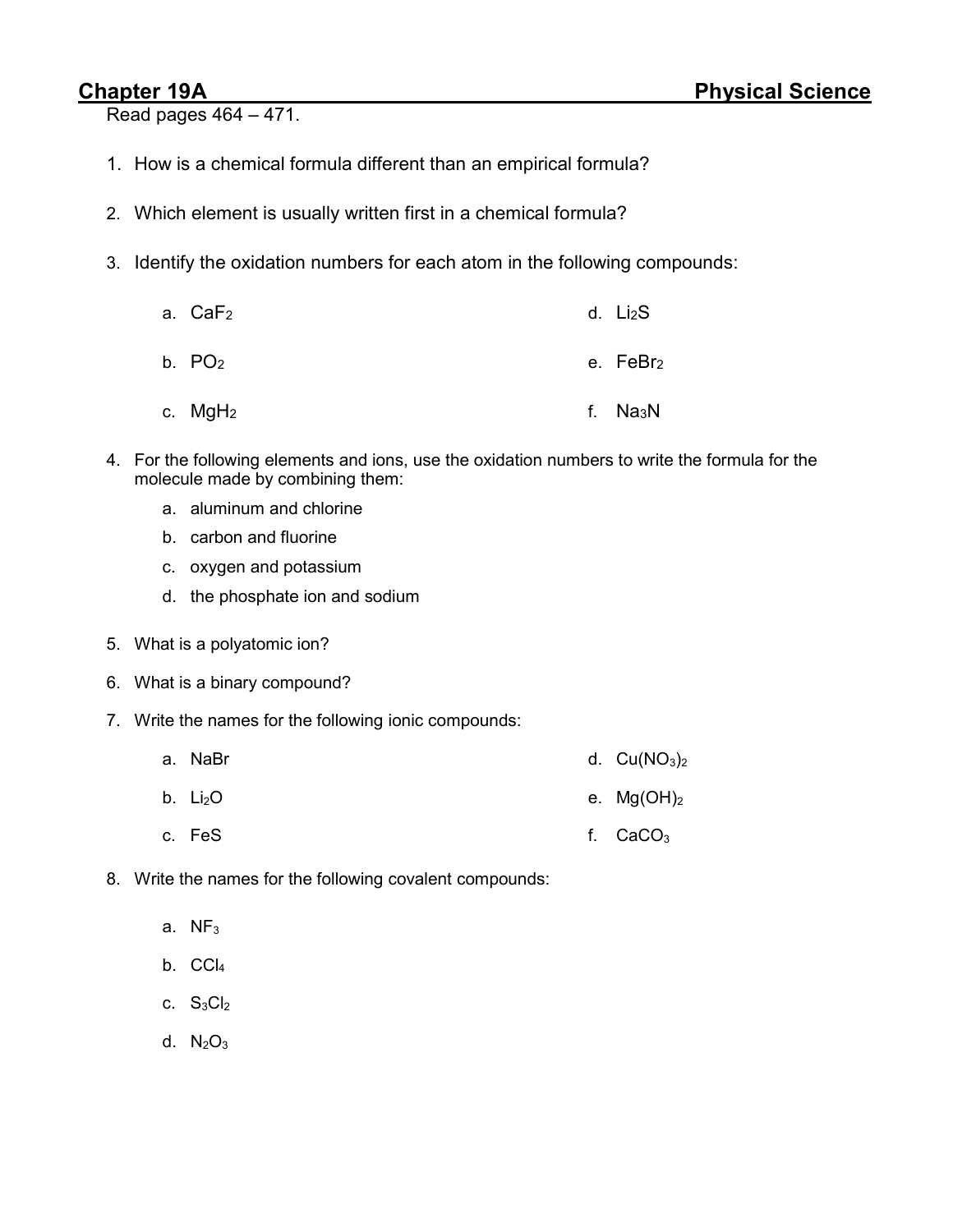Read pages 472 – 476.

- 1. List five signs that indicate a chemical change may have taken place.
- 2. For the equation,  $NaOH + Cl \rightarrow NaCl + H<sub>2</sub>O$ :
	- a. Which chemicals are the reactants?
	- b. Which chemicals are the products?
- 3. Why do chemical equations have to be balanced?
- 4. What is the solid product that settles out of a solution called?
- 5. The chemical formula for copper nitrate is  $Cu(NO<sub>3</sub>)<sub>2</sub>$ .
	- a. How many copper atoms does the molecule have?
	- b. How many nitrogen atoms does it have?
	- c. How many oxygen atoms does it have?
- 6. Balance the following chemical equations:
	- a. Pb +  $O_2 \rightarrow$  PbO
	- b. FeBr<sub>3</sub> + Cl<sub>2</sub>  $\rightarrow$  FeCl<sub>3</sub> + Br<sub>2</sub>
	- c.  $H_2O_2 \rightarrow H_2O + O_2$
	- d. Na<sub>2</sub>CO<sub>3</sub> + Ca(OH)<sub>2</sub>  $\rightarrow$  NaOH + CaCO<sub>3</sub>

## Bonus: + 5 points

Write the balanced chemical equation for this reaction:

Calcium hydroxide combines with hydrogen chloride to make calcium chloride and water.